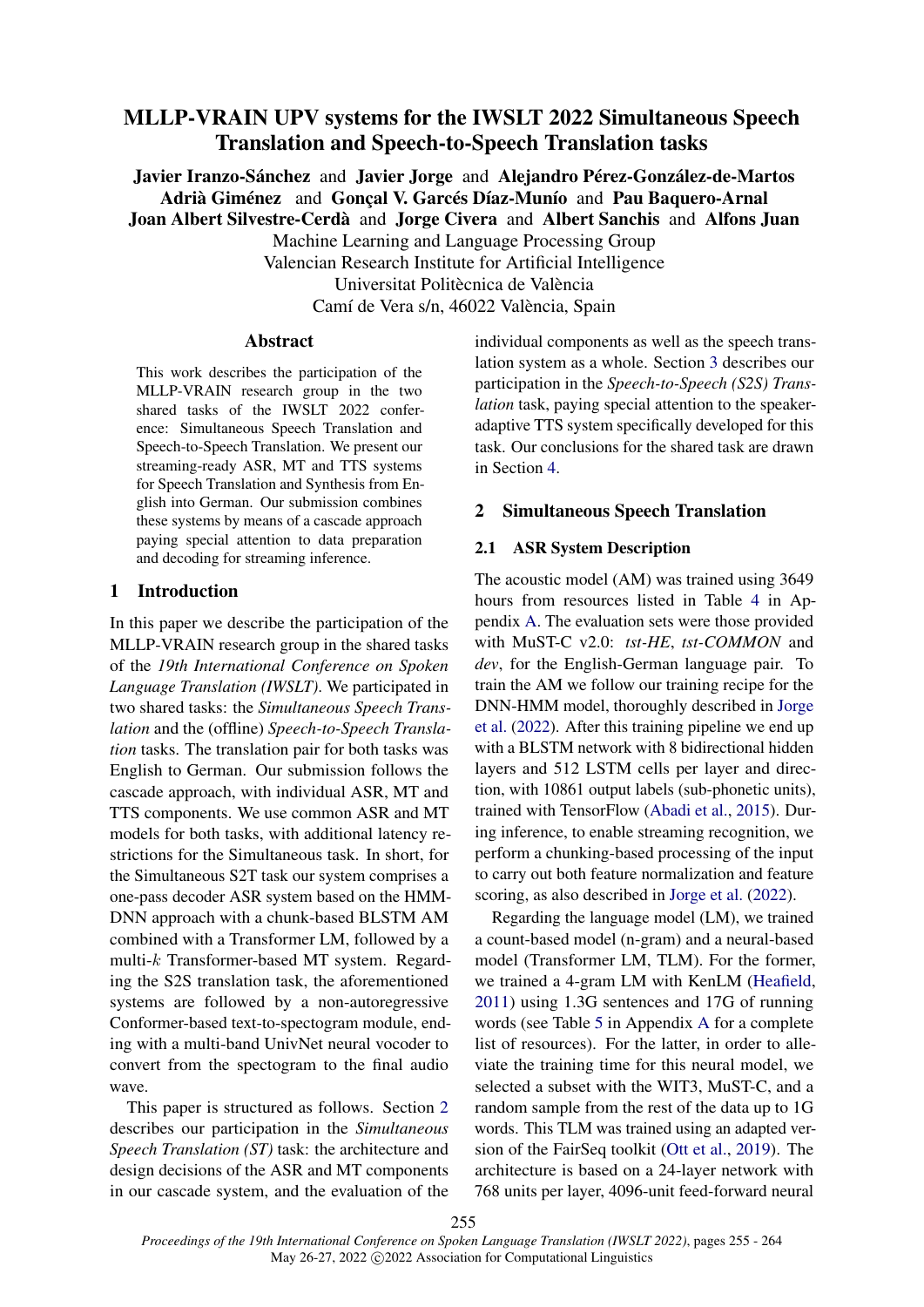network, 12 attention heads, and an embedding of 768 dimensions. These models were trained until convergence with batches limited to 512 tokens. Parameters were updated every 32 batches. During inference, Variance Regularization was applied to speed up the computation of TLM scores (Baquero-Arnal et al., 2020). Regarding the selected voc[abu](#page-7-12)[lary, it comprises 3](#page-7-12)00K words, with an OOV rate of about 0.3% on the selected dev sets. Lastly, we combined these acoustic a[nd](#page-2-0) language models to perform a one-pass streaming recognition with our internal decoder implemented in TLK (del Agua et al., 2014).

### 2.2 MT System D[escrip](#page-3-0)tion

The MT system must be ready to tran[sla](#page-0-2)te unpunctuated, lowercase ASR transcriptions. To prepare the MT system for this, the source side of the training data is pre-processed using the same approach as that applied to the LM training data (Iranzo-Sánchez et al., 2020a). Subword segmentation is based on the SentencePiece described in Kudo and Richardson (2018). Internally, 40k BPE operations are used, jointly learned on the source and target data, and the white-space sentence word separator symbol is used as a suffix to ease the decoding.

Most of our efforts this year have been focused on data preparation, selecti[on and filtering. W](#page-7-13)e have considered the following setups for training our models:

- *Baseline* data setup: For this configuration, we use all of the WMT20 news translation task data (Barrault et al., 2020), Europarl-ST (Iranzo-Sánchez et al., 2020b), MuST-C v2 (Di Gangi et al., 2019) and the TED corpus (Cettolo et al., 2012a), for a total of 48M sentence pairs used for training.
- *WMT21*: We use WMT21 news translation task (Akhbardeh et al., 2021) data instead of WMT20, for a total of 97M sentence pairs used for training.
- *OpenSubtitles*: Add the OpenSubtitles 2018 (Lison and Tiedemann, 2016) to the training data. This adds an additional 22M sentence pairs to the training data.
- *Bicleaner*: We use the Bicleaner and Bifixer tools (Ramírez-Sánchez et al., 2020) to filter the training data. We use the v1.4 pre-trained model published by the Bitextor team to score

the sentences, and we do not run the LM component during filtering. We filter the sentences using two values for the filtering threshold, 0.3 and 0.5, so sentences with a score lower than the threshold are discarded before training.

- *Clean ups.*: In order to increase the propor[tion of clean da](#page-7-2)ta used by the model during training, we take those parallel corpora that contain document-level inform[ation \(TED,](#page-7-10) [n](#page-7-10)ews-commenta[ry, Wikititles, rapid, E](#page-7-14)[uroparl](#page-7-11), Europarl-ST and MuST-C), and upsample them by a factor of 5. Our expectation is that corpora which contain entire documents can be more [reliable that senten](#page-8-5)ce pairs extracted from other sources.
- *[ASR]-half*: Using this configuration, we prepend a new special token [ASR] to the source text sequence to be translated during inference. Additionally, during training, only half of the data is pre-processed following the ASR recipe, and we append the sp[ecial \[ASR\]](#page-7-10) [t](#page-7-10)ag to it. The other half of the data keeps its original casing and punctuation. Ideally, this would allow the model to learn how to translate ASR output, while at the same time having access to some information about capitalization and casing during training. This setup is inspired in Zhao et al. (2021), but the authors used a different pre-processing schema.

All our models are based on t[he Transformer](#page-7-15) [BIG a](#page-7-15)rchitecture (Vaswani et al., 2017). We use the Adam optimizer, learning rate 5e-4 with an inverse square root decay, and train for a total of 1M batches of 16k tokens each. After training finishes, we carry out d[omain adaptation by](#page-8-6) finetuning on the MuST-C train data for 5000 updates or until the dev perplexity stops improving.

For training simultaneous MT models, we use the multi-k app[roach \(Elbayad et](#page-7-0) al., 2020), because it achieves competitive results while at the same time provides us with the flexibility of adjusting the latency at inference time. By default, a random  $k$  is used for each batch, sampled between 1 and the length of the longest sentence included in the batch. We also trie[d training with a s](#page-7-0)maller  $k$ upper bound to check whether the quality improves in low-latency scenarios.

During decoding, we use beam search with a beam size of 6 for the offline model, whereas we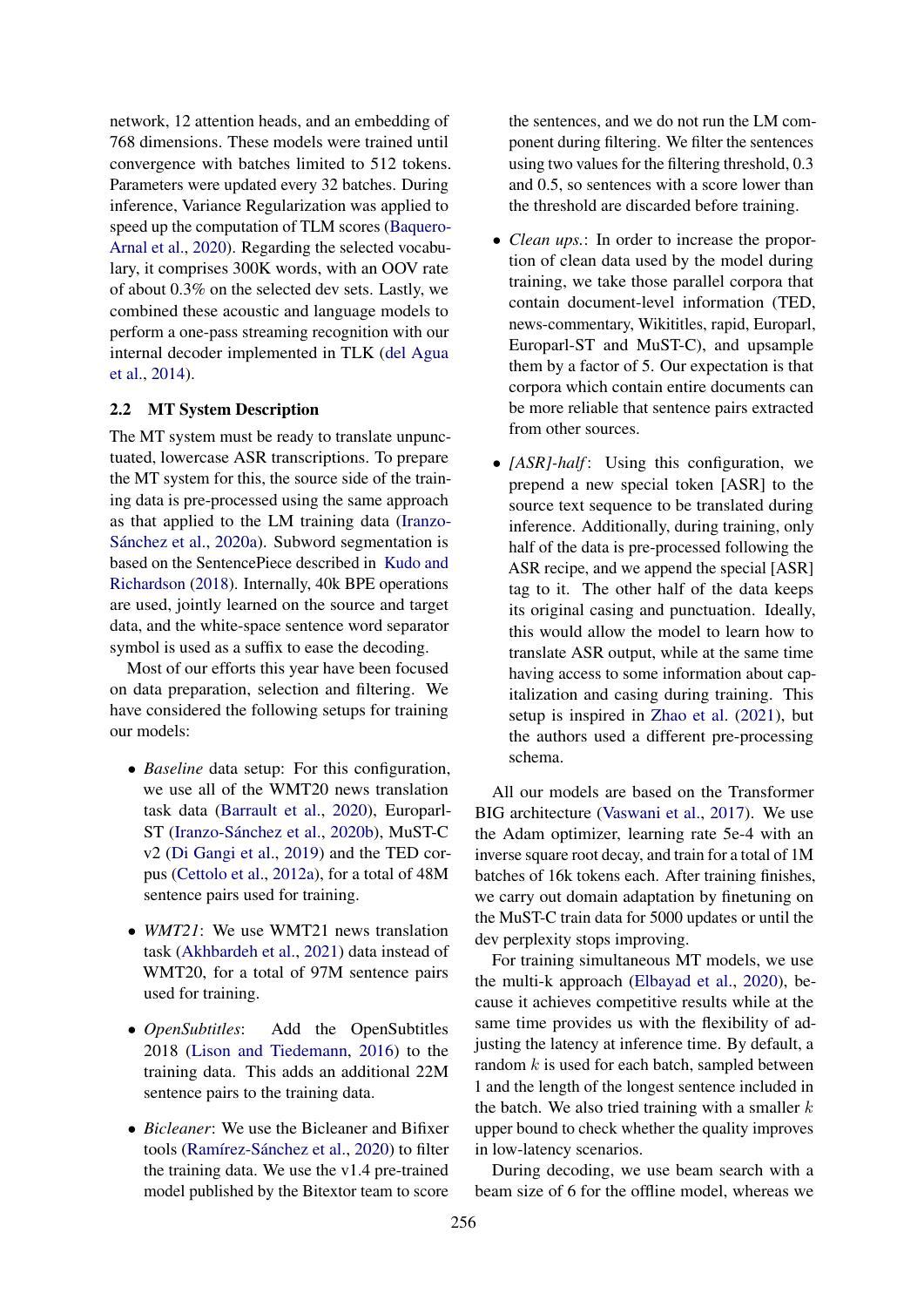<span id="page-2-1"></span>Table 1: PPL and WER figures for the *dev* and *tst-HE/CO(MMON)* sets with 4-gram model and TLM.

|            |        | dev | tst- $HE$ | $tst$ -CO |
|------------|--------|-----|-----------|-----------|
| PPL.       | 4-gram | 117 | 117       | 106       |
|            | TI M   | 54  | 54        | 55        |
| <b>WER</b> | 4-gram | 7.8 | 7.2       | 9.5       |
|            | TI M   | 5.8 | 5.3       | 73        |

use speculative beam-search (Zheng et al., 2019) with a beam size of 4 for simultaneous models. Higher beam values significantly increased decoding costs for a negligible increase in quality. In order to speed-up decoding, we first compute how many w words we need to generate based on the wait- $k$  policy. Then, we carry out speculative beamsearch by generating hypothesis with a maximum length of  $w \cdot a + b + 1$  subwords, where a and b are two hyperparameters optimized on the dev [set. If this first search do](#page-8-4)es not generate the  $w$ words we need, we carry out a second search with a maximum hypothesis length of 150 subwords.

#### 2.3 ASR System Evaluation

First, we carried out a comparative evaluation in terms of perplexity (PPL) and Word Error Rate (WER[\) between the 4-gram](#page-8-0) model and the TLM on the MuST-C.v2 dev set *dev* and the test sets, *tst-HE* and *tst-COMMON*. Table 1 shows PPL and WER figures on dev and test sets having validated and fine-tuned hyperparameters on the dev set. It is worth noting how roughly halving perplexity involves a consistent WER reduction of about 23- 25%.

Next, with the best setup from the previous experiment (using TLM) we performed another set of evaluations to explore the impact of the size of the window for the acoustic look-ahead context on WER. For this comparison, we considered values of 250, 500, 1000, and 1500 ms of future context for the chunk-based BLSTM. Table 2 illustrates the resulting WER when the look-ahead context is modified. As expected, providing more future context allows the model to deliver more accurate scores, reducing the WER. Indeed, increasing this context results in a WER reduction of about 20% the cost of increasing the latency from 250 to 1000 ms.

#### <span id="page-2-0"></span>2.4 MT System Evaluation

As in the ASR system, we also use the MuST-C.v2 dev set in order to validate and fine-tune hyperpa-

Table 2: WER figures varying the window size (in ms) of the look-ahead context of the chunk-based BLSTM.

| $look-ahead window$ 250 500 1000 |     |     |     | -1500 |
|----------------------------------|-----|-----|-----|-------|
| dev                              | 69  | 58  | 5.6 | 5.6   |
| tst- $HE$                        | 66. | 5.3 | 5.1 | 5 O   |
| tst-COMMON                       | 9.3 | 73  | 70  | 71    |

rameters. Additionally, we report results on the MuST-C.v2 tst-COMMON set, as well as on the IWSLT 2015 and 2018 test sets, using the BLEU score (Papineni et al., 2002).

Table 3 shows BLEU figures of a conventional offline system and a range of simultaneous multik systems trained on the data setups described in Section 2.2. These results correspond to the finetuned models using the in-domain MuST-C data, which results in a consistent improvement across all training setup. For the sake of comparison on the Baseline data setup between the offline and simultaneous system, the simultaneous multi- $k$  system was evaluated when running inference in offline mode ( $k = 100$ ). The ranking of training data setups for multi-k systems with  $k \in \{1, 3, 6, 15\}$  $k \in \{1, 3, 6, 15\}$  $k \in \{1, 3, 6, 15\}$  on inference time was the same.

As observed in Table 3, the unidirectional encoder used for training the multi-k system (system #2) results in a small quality degradation when compared with the offline model (system #1), similarly to what was observed in (Iranzo-Sánchez et al., 2022)[. Adding OpenSubtit](#page-7-16)l[es to the data \(syste](#page-7-17)m #3) shows some improvements across the evaluation sets. The use of the *[ASR]-half* pre-processing scheme (system 4) shows a promising 1.7 BLEU increase on MuST-C tst-COMMON, but it does not convey to other evaluation sets. Other tentative configurations using the *[ASR]-half* approach did not improve over non-*[ASR]-half* results.

With regards to systems using WMT21 data (systems #5-7), it is surprising to see that the additional data does not seem to improve results across the board, even if we use filtering, when compared to the baseline data configuration. Additional experiments are needed on this regard, but a possible explanation is that the smaller baseline dataset is more in-domain than the larger WMT21 set, perhaps due to the speech corpora being a bigger portion of the training data.

Based on our intuition behind the results provided by systems #5-7, we ran an additional experiment combining the WMT21 with data upsampl[ing](#page-7-18)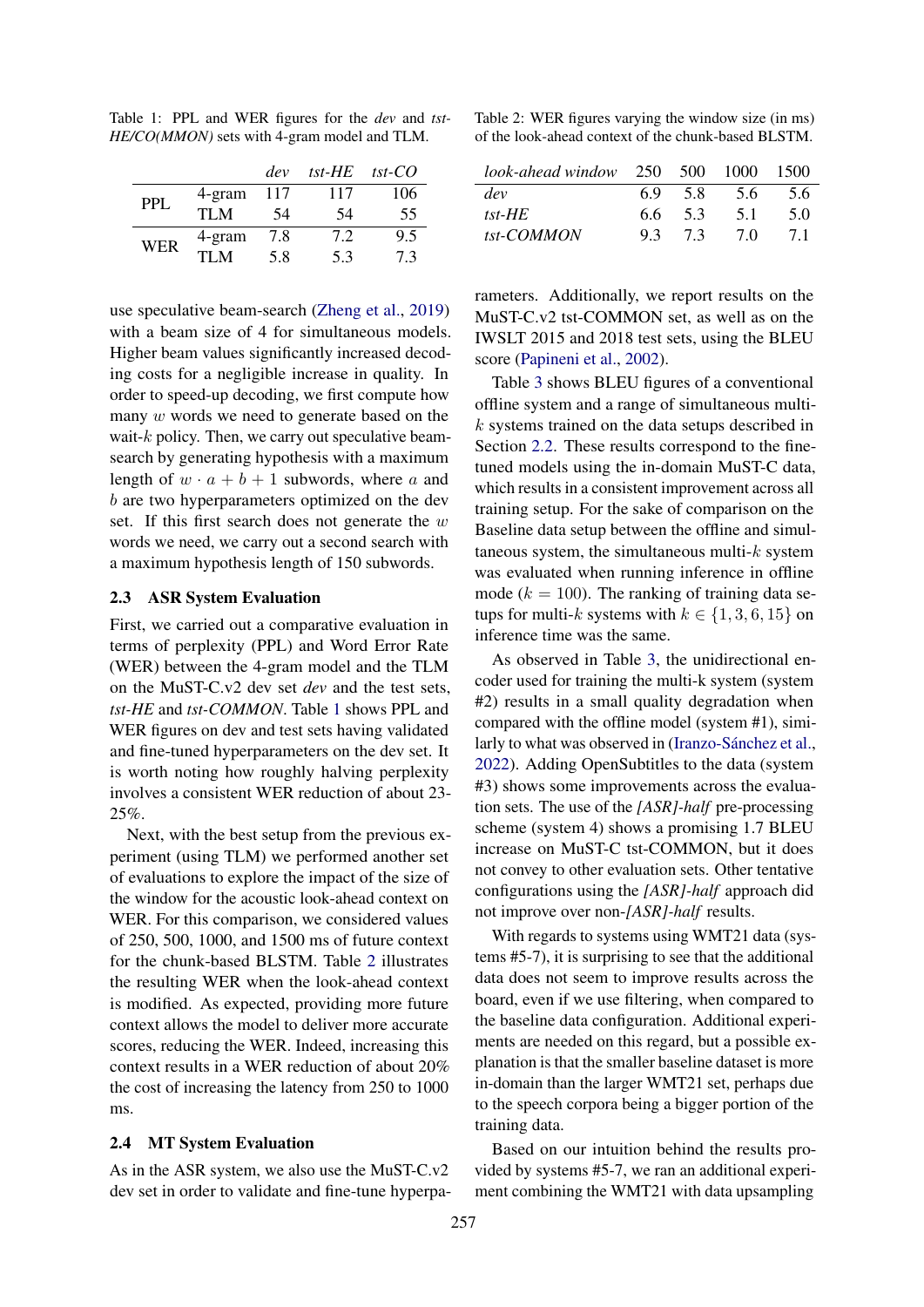| #                           | System                       | dev  | $tst$ -CO | tst2015 | tst2018 |
|-----------------------------|------------------------------|------|-----------|---------|---------|
|                             | <b>Offline Baseline</b>      | 33.0 | 33.8      | 33.4    | 31.6    |
| $\mathcal{D}_{\mathcal{A}}$ | Multi-k Baseline             | 32.2 | 32.8      | 32.3    | 30.7    |
| 3                           | + OpenSubtitles              | 32.3 | 33.3      | 33.2    | 30.7    |
| 4                           | $+$ [ASR]-half               | 31.4 | 34.5      | 30.4    | 28.8    |
| 5                           | $+$ WMT21                    | 31.9 | 32.6      | 32.5    | 30.2    |
| 6                           | $+ Bicleaner (tr=0.3)$       | 31.7 | 32.6      | 32.5    | 31.0    |
| 7                           | $+ Bicleaner (tr=0.5)$       | 31.8 | 32.3      | 32.8    | 30.9    |
| 8                           | + Clean ups. & OpenSubtitles | 32.2 | 32.9      | 32.6    | 31.1    |

[Table 3: BLE](#page-7-18)[U scores of offline and mult](#page-7-19)i-k [MT](#page-7-19) [system](#page-7-20)s for different training data setups on MuST-C.v2 *dev* and *tst*[-CO\(MMON](#page-7-20)), and IWSLT 2015 and 2018 test sets.

and the OpenSubtitles2018 corpora (system #8, see Section 2.2). This configuration obtained better results than systems #4-7, and even outperformed system #2 on tst2018. Based on the results on the dev set, we selected systems #3 and #8 for further experimentation.

The default implementation of the multi- $k$  system samples a random  $k$  each batch, with a maximum k value of the longest sentence in the batch. In our case, we discard before training all sentences longer than 100 words. This means that the model trains across multiple latency regimes, and in some batches is actually training with the same restrictions as an offline model. Thus, it might be beneficial to train with a smaller upper value of  $k$ , in order to encourage better translation quality for low-latency regimes. We trained a new system  $#3$  with a maximum k of 20 subwords and study its trade-off between latency measured as Average Lagging (AL) (Ma et al., 2019) and BLEU compared with the conventional system #3 (maximum k=100) in Figure 1. As shown, no performance improvement at low latency when training with a smaller  $k$  threshold is observed, and therefore we decided not to use the multi- $k$  system trained with maximum  $k = 20$  $k = 20$ .

#### 2.5 Simultaneo[us S2T System Ev](#page-7-13)aluation

Based on the previously described ASR and MT systems, we now move into optimizing the decoding hyper-parameters of the join[t cascade system.](#page-7-21) [For th](#page-7-21)e ASR component, we optimized the pruning parameters, that is, the grammar scale factor, the beam and the number of active hypotheses at both sub-phonetic and word level, as well as the recombination limit and the look-ahead acoustic context. As [descr](#page-6-0)ibed before all experiments were carried out using the TLM model, since no differ-

<span id="page-3-0"></span>

<span id="page-3-1"></span>Figure 1: BLEU versus AL for maximum values of  $k \in$  $\{20, 100\}$  for multi-k system #3 measured on [M](#page-3-1)uST-C.v2 *tst*-COMMON.

ences on computational AL were found between both language models. For the MT component, we opti[miz](#page-3-1)ed the inference time  $k$ , and the  $a$  and  $b$ hyperparameters of the speculative beam search.

The goal is to obtain the best hyperparameter combination that satisfies the AL thresholds defined in the simultaneous task, 1000, 2000, and 4000. Our cascade systems operates approximately at Real-Time Factor of 0.5, so we first run a wide hyperparameter sweep using *tst*-HE, which is a smaller dataset than *tst*-COMMON. The results are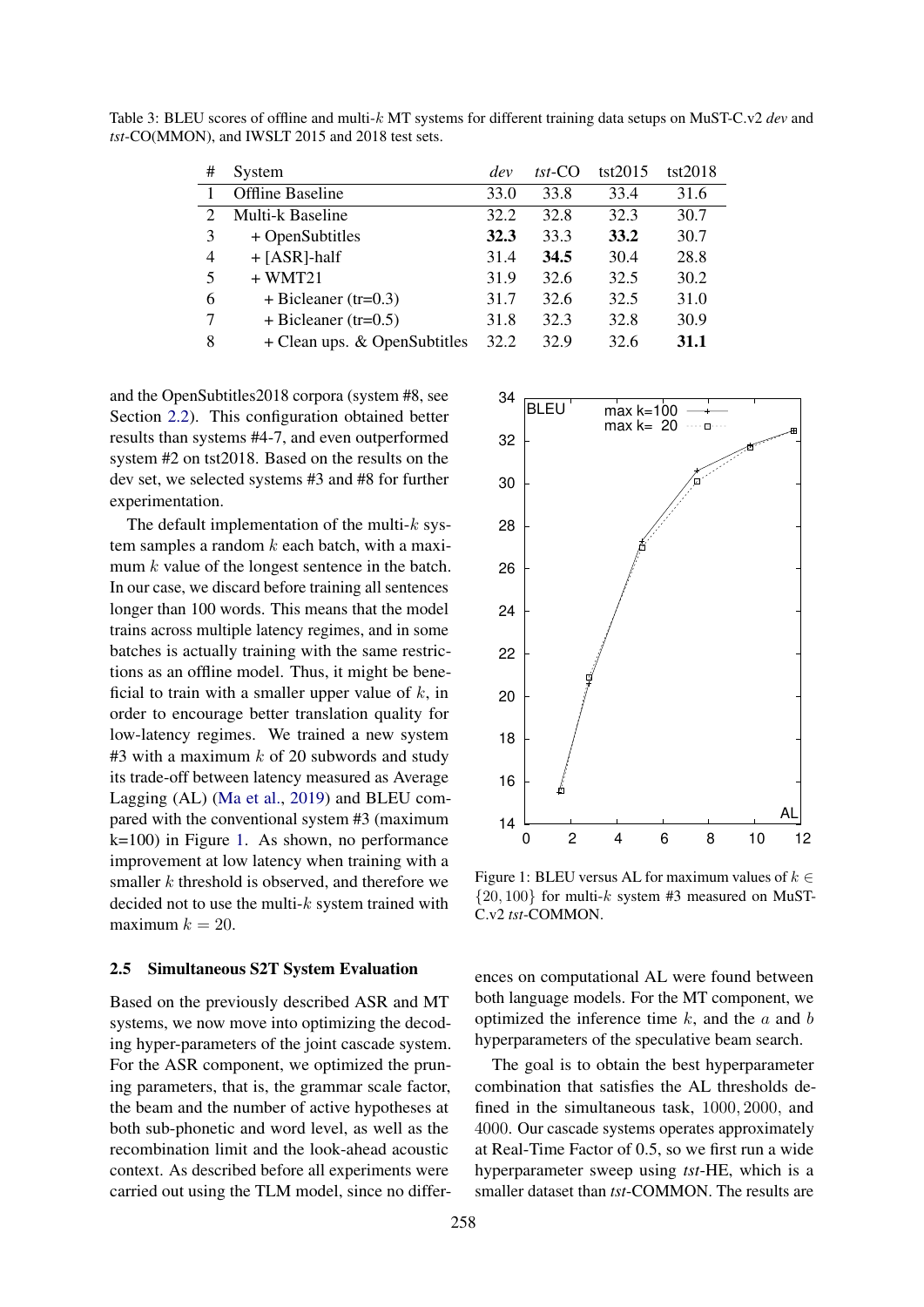<span id="page-4-3"></span>shown in Figure 2.

<span id="page-4-1"></span>

<span id="page-4-0"></span>Figure 2: BLEU vs AL for different hyperparameter configurations of our simultaneous ST system measured on MuST-C.v2 *tst*-HE.

It can be observed how the choice of hyperparameters is critical in order to maximize the quality of the system, as there are differences of up to 4 BLEU points between systems that have the same latency. We found it significantly har[d to obtain a](#page-7-25) [system](#page-7-25) with AL≤ [10](#page-4-0)00, as our ASR decoder with a TLM takes a long time to consolidate hypothesis. We came up with a strategy in order to be able to submit a low-latency system, so that every time a new transcribed word is consolidated, we also send the unconsolidated part of the top scoring hypothesis to the MT system. Using this strategy, our hope is [that if the unconsolid](#page-7-12)ated hypothesis do not show [a lot of variation,](#page-7-21) [the late](#page-7-21)ncy of the cascade system can be significantly reduced in exchange for a small degradation of translation quality. We tested this strategy as well as our best performing systems (#3 and #8) on tst-COMMON, and report BLEU versus AL in Figure 3.

Figure 3 shows how we were able to stay below the AL= 1000 threshold thanks to using the ASR unconsolidated hypothesis. Based on these results, our final submission to the shared task are shown in Figure 3 as filled points, with system #8 submitted as *System 1, Primary*, and system #3 submitted as *System 2, Contrastive*.



Figure 3: BLEU vs AL for different configurations of simultaneous ST systems measured on MuST-C.v2 tst-COMMON. Filled points were included in our submission to the shared task.

## <span id="page-4-2"></span>3 Speech-to-Speech Translation

In this section we describe our submission to the Speech-to-Speech translation track, in which we include a speaker-adaptive TTS module to our previously described cascaded Speech Translation system. Thus, we reuse the ASR and MT models developed for the Simultaneous Speech Translation task, though imposing a less restrictive pruning setup. This involves, in brief, more look-ahead context and a wider s[earch space](#page-7-10) [for the](#page-7-10) ASR system described in Section 2.1, and using the offline [MT](#page-7-11) system instead of the simultaneous multi- $k$  MT [system refe](#page-7-11)rred to in Section 2.2. Therefore, the remaining of this section will describe the additional TTS module included to carry out the final text-to-audio conversion of the S2S pipeline.

### 3.1 TTS System Description

In the contex[t of the S2S translation](#page-7-27) task, for many applications the TTS module should not only be able to produce high quality natural sounding synthetic speech in a predefined set of voices, but ideally also be capable of mimicking the voice characteristics of the original speaker in the target language (e.g. male or female). To that end, our proposed TTS model follows the transfer learning approach to zero-shot speaker adaptation or multispeaker TTS (Doddipatla et al., 2017; Jia et al., 2018; Cooper et al., 2020; Casanova et al., 2021),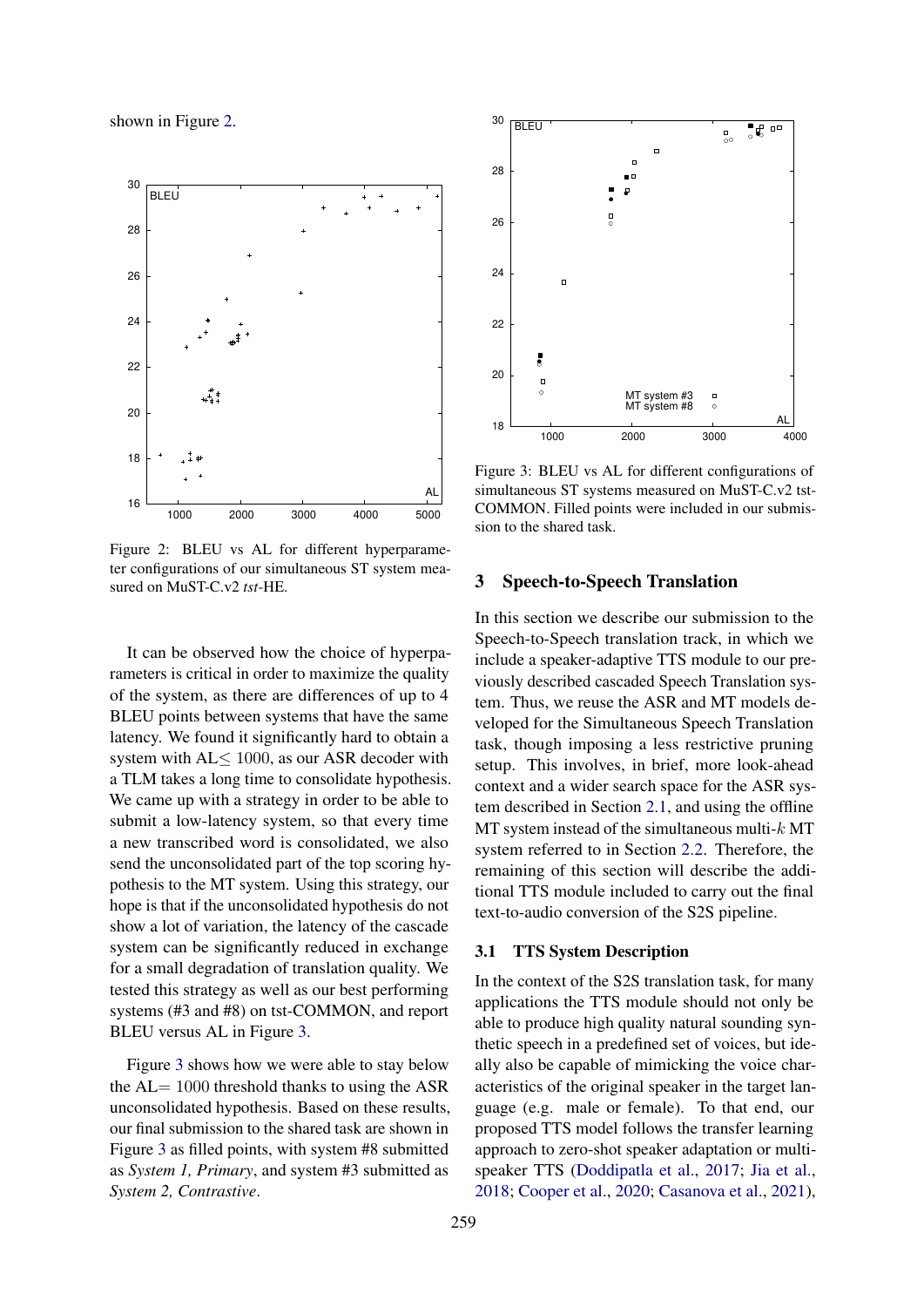<span id="page-5-1"></span>where an auxiliary speaker encoder model trained on a speaker classification task is leveraged to compute speaker embeddings from reference utterances both during training and inference.

Our speaker encoder model follows the modified ResNet-34 residual network architecture (He et al., 2016) from Chung et al. (2018), which is being widely used for speaker recognition tasks with excellent results (Xie et al., 2019; Chung et al., 2020b). However, similar to Chung et al. (2020a) we halve the number of filters in each residual block with respect to the original ResNet-34 architecture to reduce computational costs and avoid over-fitting when trained on relatively small datasets. The model is trained on a speaker classification task on the TED-LIUM v3 dataset (Hernandez et al., 2018), which contains 452 hours of transcribed speech data from 2351 TED conference talks given by 2028 unique speakers. To reduce class imbalance, we limit the number of audio segments per speaker to 50. We trim leading and trailing silence, apply a pre-emphasis filter with a coefficient of 0.97 and extract 64-dim log-mel spectrograms from training samples. During training, we also perform on-the-fly audio data augmentation such as randomly adding Gaussian noise, reverberations, dynamic range c[ompression and freq](#page-8-6)uency masking in order to help generalization to different audio recording conditions. Mean and variance normalization is performed by adding an instance normalization layer to the spectrogram inputs. The model is traine[d to minimize the](#page-7-0) A[ngular Prototypical](#page-8-0) loss (Chung et al., 2020b), in which we set  $M = 2$ where M is the number of samples per speaker in each mini-batch. We use the Adam optimizer with a fixed learning rate of 0.0005 and train the model for 100K steps using a mini-batch size of 300 samples (150 different speakers), each comprising 2.5 seconds.

Our TTS model follows the two-stage approach to end-to-end [neu](#page-4-1)ral text-to-speech. It is comprised of a non-autoregressive Conformer-based *text-tospectrogram* network and a *spectrogram-to-wave* multi-band UnivNet (Jang et al., 2021; Yang et al., 2020) neural vocoder. We extract phoneme durations by means of a forced-aligner auto-encoder model t[rained on the same data as](#page-7-28) in de Martos et al. (2021). The Conformer encoder and decoder blocks follow the modifications proposed in Liu et al. (2021). First, the Swish activation function is replaced with ReLU for better generalization,

particularly on long sentences. Second, the depthwise convolution is placed before the self-attention module for faster convergence. Finally, the linear layers in feed-forward modules are replaced by convolution layers.



Figure 4: Speaker-adaptive Conformer text-tospectrogram network architecture.

Figure 4 depicts the speaker-adaptive text-tospectrogram network architecture. The encoder and decoder modules c[ons](#page-5-0)ist of 6 Conformer blocks with attention dimension 384 and a kernel size of 1536 for [conv](#page-4-2)olutional feed-forward modules. The speaker encoder model is used to extract 256-dim speaker embeddings which are linearly projected and added to the encoder hidden states. The variance adaptor modules (duration, pitch and energy predictors) follow the convolutional architecture in Ren et al. (2021) with 2, 5 and 2 layers, respectivel[y. T](#page-4-1)he pitch prediction is done similarly as in Łańcucki (2020), where frame-wise  $F_0$  values are first converted to the logarithmic domain and averaged over every input symbol using phoneme durations. Then, predicted (ground truth during training) phoneme-level pitch values are projected and added to the encoder hidden states by means of a 1-D convolution.

<span id="page-5-0"></span>The text-to-spectrogram model is trained on the LibriVoxDeEn dataset (Beilharz et al., 2020), comprising 547 hours (487 hours after silence trimming) of sentence-aligned audios from German audio books. We down-sample all audios to 16kHz and compute 100-bin log-mel spectrograms with Hann windowing, 50ms window length, 12.5ms hop size and 1024 [poi](#page-4-3)nt Fourier transform. Phoneme sequences are extracted from normal-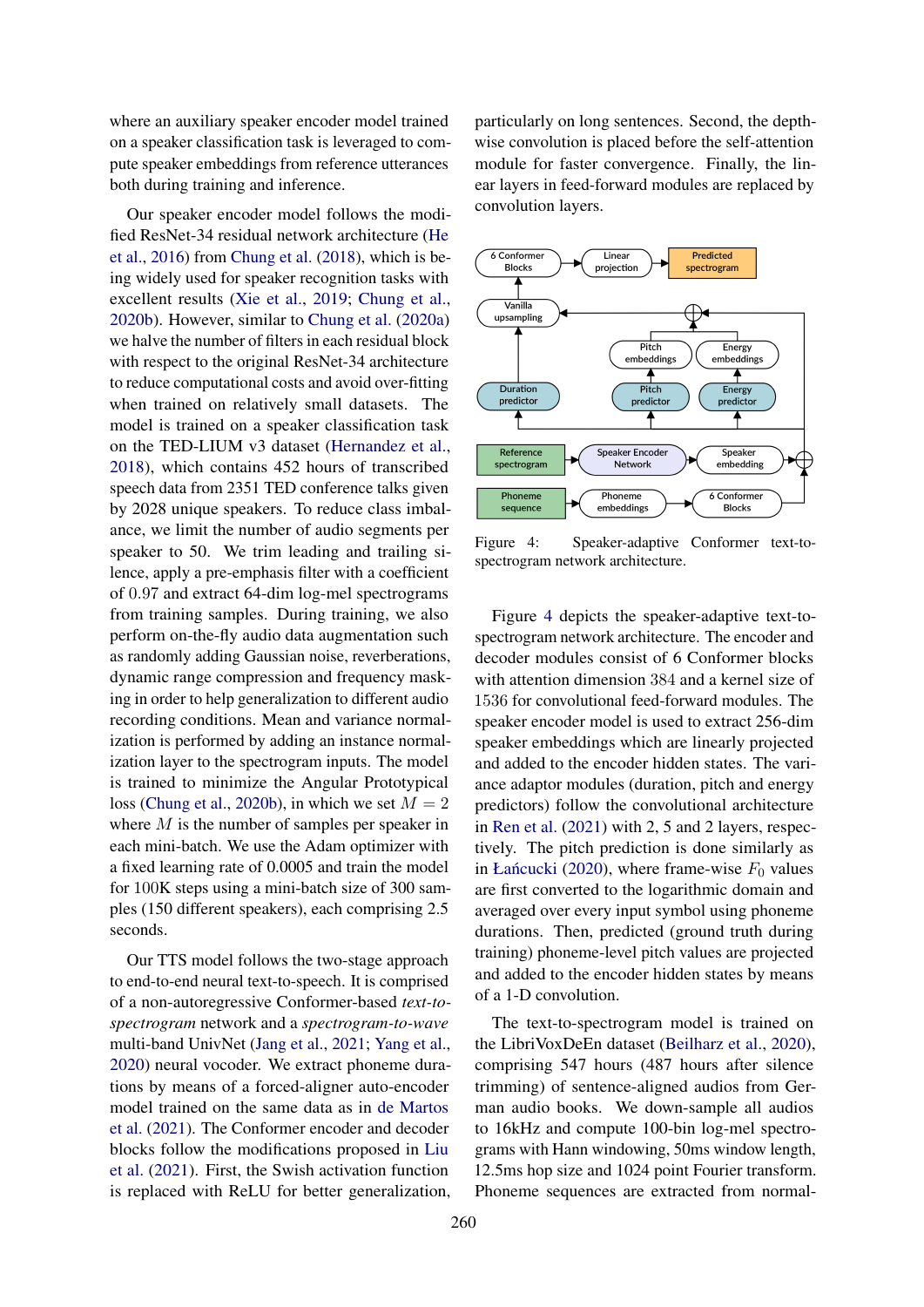<span id="page-6-1"></span>ized text transcriptions using the eSpeak  $NG<sup>1</sup>$  tool. Frame-wise pitch  $(F_0)$  values are estimated using the WORLD vocoder toolkit (MORISE et al., 2016; Morise et al., 2009). The model is optimized to minimize a combination of the  $\ell$ 1 loss and the SSIM (Structural SIMilarity index measure) (Wang et al., 2004) between reference and predicted spectrograms. Additionally, auxiliary  $\ell$ 1 losses are used also for the duration, pitch and energy variance prediction modules between reference and predicted values. An auxiliary  $\ell$ 1 loss between standard deviation values of target and predicted pitch contours  $(F<sub>0</sub>$  values) is used to encourage the pitch predictor produce less flattened prosody as the result of training on a huge variety of speakers. We train the model using the Adam optimizer for 500K steps on a NVIDIA RTX 3090 GPU with a batch size of 12 and a learning rate of 0.0001 with a linear ramp up for the first 5000 steps.

<span id="page-6-0"></span>Finally, a 4-band UnivNet vocoder is trained to generate 24kHz audios from 16kHz spectrograms. UnivNet is a recent GAN-based vocoder that has been shown [to](#page-6-1) produce high quality speech of comparable quality to best performing GAN vocoders such as HiFi-GAN (Su et al., 2020) while bringing an improved inference speed of about 1.5×. The model is trained on the LibriVoxDeEn 16kHz ground truth spectrograms and 22kHz original audios (up-sampled to 24kHz for simplicity) with a batch size of 64 distributed along 4 GPUs for 1M steps. Then, the text-to-spectrogram model is used to compute ground truth aligned spectrograms using reference phoneme durations, pitch and energy values, and the vocoder model is fine-tuned on the predicted [spe](#page-5-1)ctrograms for an additional 100K steps.

## 4 Conclusions

The MLLP-VRAIN research group has participated in the Simultaneous Speech Translation and Speech-to-Speech Translation tasks using our stateof-the art streaming-ready casca[de s](#page-6-2)ystems. Under the cascade approach, each individual component has been described and evaluated, as well as the joint cascade system.

The results show that the cascade approach remains a flexible and powerful solution for ST tasks, yet at the same time there is a great deal of hyperparameter optimizati[on](#page-6-3) that needs to be carried out in order to properly integrate the different compo<span id="page-6-4"></span>nents. The use of unconsolidated ASR hypothesis has enabled very low-latency translation in exchange for a small decrease in quality. In terms of future work, we would like to further study the use of partial hypothesis by the MT system and other downstream components, as a means of improving the quality-latency tradeoff.

## Acknowledgements

<span id="page-6-2"></span>The research leading to these results has received funding from the European Union's Horizon 2020 research and innovation programme under grant agreements no. 761758 (X5Gon) and 952215 (TAILOR), and Erasmus+ Education programme under grant agreement no. 20- 226-093604-SCH (EXPERT); the Government of Spain's grant RTI2018-094879-B-I00 (Multisub) funded by MCIN/AEI/10.13039/501100011033 & "ERDF A way of making Europe", and FPU scholarships FPU18/04135; and the Generalitat Valenciana's research project Classroom Activity Recognition (ref. PROMETEO/2019/111).

## References

News Crawl corpus (WMT workshop) 2015. http://www.statmt.org/wmt15/ translation-task.html.

- Martín Abadi et al. 2015. TensorFlow: Large-scale machine learning on heterogeneous systems.
- Farhad Akhbardeh, Arkady Arkhangorodsky, Magdalena Biesialska, Ondrej Bojar, Rajen Chatterjee, Vishrav Chaudhary, Marta R. Costa-jussà, Cristina España[-Bonet, Angela Fan, Ch](#page-7-29)ristian Federmann, Markus Freitag, Yvette Graham, Roman Grundkiewicz, Barry Haddow, Leonie Harter, Kenneth Heafield, Christopher Homan, Matthias Huck, Kw[abe](#page-6-4)na Amponsah-Kaakyire, Jungo Kasai, Daniel Khashabi, Kevin Knight, Tom Kocmi, Philipp Koehn, Nicholas Lourie, Christof Monz, Makoto Morishita, Masaaki Nagata, Ajay Nagesh, Toshiaki Nakazawa, Matteo Negri, Santanu Pal, Allahsera Auguste Tapo, Marco Turchi, Valentin Vydrin, and Marcos Zampieri. 2021. Findings of the 2021 conference on machine translation (WMT21). In *Proc of WMT*, pages 1–88.
- Pau Baquero-Arnal, Javier Jorge, Adrià Giménez, Joan Albert Silvestre-Cerdà, Javier Iranzo-Sánchez, Alberto Sanchís, Jorge Civera Saiz, and Alfons Juan-Císcar. 2020. Improved Hybrid Streaming ASR with Transformer Language Models. In *Proc. of Interspeech*, pages 2127–2131.
- Loïc Barrault, Ondrej Bojar, Fethi Bougares, Rajen Chatterjee, Marta R. Costa-jussà, Christian Feder-

<span id="page-6-3"></span><sup>1</sup>http://espeak.sourceforge.net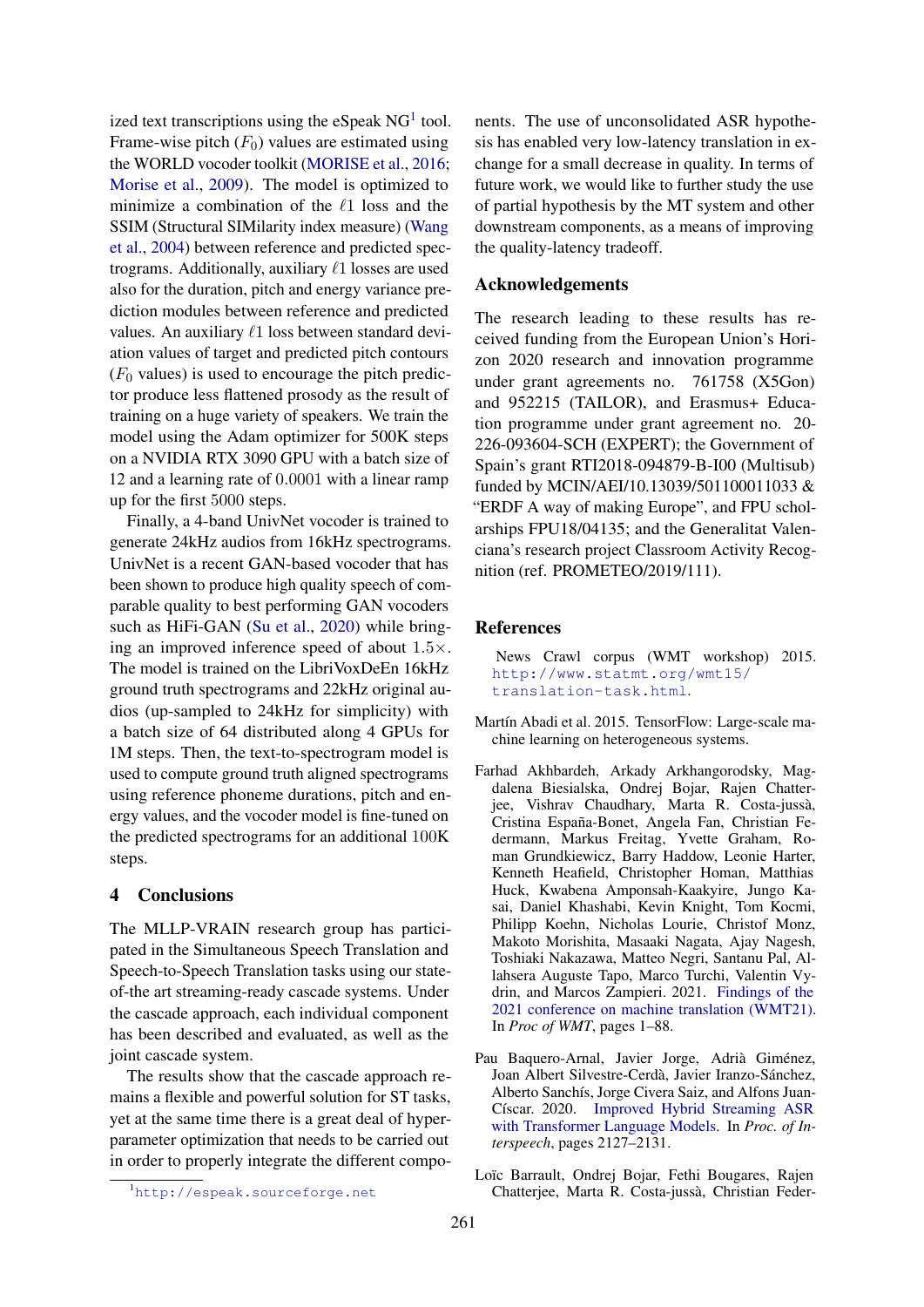mann, Mark Fishel, Alexander Fraser, Yvette Graham, Paco Guzman, Barry Haddow, Matthias Huck, Antonio Jimeno-Yepes, Philipp Koehn, André Martins, Makoto Morishita, Christof Monz, Masaaki Nagata, Toshiaki Nakazawa, and Matteo Negri, editors. 2020. *Proceedings of the Fifth Conference on Machine Translation*.

- Benjamin Beilharz, Xin Sun, Sariya Karimova, and Stefan Riezler. 2020. Librivoxdeen: A corpus for german-to-english speech translation and speech recognition. In *Proc. of LREC*.
- <span id="page-7-15"></span><span id="page-7-6"></span>Edresson Casanova, Christopher Shulby, Eren Gölge, Nicolas Michael Müller, Frederico Santos de Oliveira, Arnaldo Candido Jr., Anderson da Silva Soares, Sandra Maria Aluisio, and Moacir Antonelli Ponti. 2021. SC-GlowTTS: An Efficient Zero-Shot Multi-Speaker Text-To-Speech Model. In *Proc. of Interspeech*, pages 3645–3649.
- <span id="page-7-2"></span>Mauro Cettolo, Christian Girardi, and Marcello Federico. 2012a. WIT<sup>3</sup>: Web Inventory of Transcribed and Translated Talks. In *Proc. of EAMT*, pages 261– 268.
- <span id="page-7-29"></span>Mauro Cettolo, Christian Girardi, and Marcello Federico. 2012b. Wit3: Web inventory of transcribed and translated talks. In *Proc. of EAMT*, pages 261– 268.
- <span id="page-7-3"></span>Joon Son Chung, Jaesung Huh, and Seongkyu Mun. 2020a. Delving into VoxCeleb: Environment Invariant Speaker Recognition. In *Proc. Odyssey 2020 The Speaker and Language Recognition Workshop*, pages 349–356.
- <span id="page-7-20"></span><span id="page-7-5"></span>Joon Son Chung, Jaesung Huh, Seongkyu Mun, Minjae Lee, Hee-Soo Heo, Soyeon Choe, Chiheon Ham, Sunghwan Jung, Bong-Jin Lee, and Icksang Han. 2020b. In Defence of Metric Learning for Speaker Recognition. In *Proc. of Interspeech*, pages 2977– 2981.
- <span id="page-7-17"></span>Joon Son Chung, Arsha Nagrani, and Andrew Zisserman. 2018. VoxCeleb2: Deep Speaker Recognition. In *Proc. of Interspeech*, pages 1086–1090.
- <span id="page-7-1"></span>Erica Cooper, Jeff Lai, Yusuke Yasuda, Fuming Fang, Xin Wang, Nanxin Chen, and Junichi Yamagishi. 2020. Zero-shot multi-speaker text-to-speech with state-of-the-art neural speaker embeddings. In *Proc. of ICASSP*, pages 6184–6188.
- <span id="page-7-24"></span><span id="page-7-10"></span>Alejandro Pérez-González de Martos, Albert Sanchis, and Alfons Juan. 2021. Vrain-upv mllp's system for the blizzard challenge 2021. *arXiv preprint arXiv:2110.15792*.
- <span id="page-7-0"></span>M.A. del Agua et al. 2014. The translectures-UPV toolkit. In *Advances in Speech and Language Technologies for Iberian Languages*, pages 269–278.
- <span id="page-7-8"></span>Mattia A. Di Gangi, Roldano Cattoni, Luisa Bentivogli, Matteo Negri, and Marco Turchi. 2019. MuST-C: a Multilingual Speech Translation Corpus. In *Proc. of NAACL-HLT*, pages 2012–2017.
- <span id="page-7-28"></span>Rama Doddipatla, Norbert Braunschweiler, and Ranniery Maia. 2017. Speaker Adaptation in DNN-Based Speech Synthesis Using d-Vectors. In *Proc. of Interspeech*, pages 3404–3408.
- <span id="page-7-7"></span><span id="page-7-4"></span>Maha Elbayad, Laurent Besacier, and Jakob Verbeek. 2020. Efficient Wait-k Models for Simultaneous Machine Translation. In *Proc. of Interspeech*, pages 1461–1465.
- <span id="page-7-27"></span>Kaiming He, Xiangyu Zhang, Shaoqing Ren, and Jian Sun. 2016. Deep residual learning for image recognition. In *Proc. of CVPR*, pages 770–778.
- <span id="page-7-21"></span>Kenneth Heafield. 2011. Kenlm: Faster and smaller language model queries. In *Proc. of WMT*, page 187–197.
- <span id="page-7-18"></span>François Hernandez, Vincent Nguyen, Sahar Ghannay, Natalia Tomashenko, and Yannick Estève. 2018. Ted-lium 3: Twice as much data and corpus repartition for experiments on speaker adaptation. In *Speech and Computer*, pages 198–208.
- <span id="page-7-13"></span><span id="page-7-9"></span>Javier Iranzo-Sánchez, Jorge Civera, and Alfons Juan. 2022. From simultaneous to streaming machine translation by leveraging streaming history. *arXiv preprint arXiv:2203.02459*.
- <span id="page-7-16"></span>Javier Iranzo-Sánchez, Adrià Giménez, Joan Albert Silvestre-Cerdà, Pau Baquero, Jorge Civera, and Alfons Juan. 2020a. Direct Segmentation Models for Streaming Speech Translation. In *Proc. of EMNLP*, pages 2599–2611.
- <span id="page-7-19"></span><span id="page-7-12"></span>Javier Iranzo-Sánchez, Joan Albert Silvestre-Cerdà, Javier Jorge, Nahuel Roselló, Adrià Giménez, Albert Sanchis, Jorge Civera, and Alfons Juan. 2020b. Europarl-ST: A Multilingual Corpus For Speech Translation Of Parliamentary Debates. In *Proc. of ICASSP*, pages 8229–8233.
- <span id="page-7-26"></span><span id="page-7-22"></span>Won Jang, Dan Lim, Jaesam Yoon, Bongwan Kim, and Juntae Kim. 2021. UnivNet: A Neural Vocoder with Multi-Resolution Spectrogram Discriminators for High-Fidelity Waveform Generation. In *Proc. of Interspeech*, pages 2207–2211.
- <span id="page-7-14"></span>Ye Jia et al. 2018. Transfer Learning from Speaker Verification to Multispeaker Text-To-Speech Synthesis. In *Proc. of NIPS*, pages 4485–4495.
- <span id="page-7-25"></span><span id="page-7-11"></span>Javier Jorge, Adrià Giménez, Joan Albert Silvestre-Cerdà, Jorge Civera, Albert Sanchis, and Alfons Juan. 2022. Live streaming speech recognition using deep bidirectional lstm acoustic models and interpolated language models. *IEEE/ACM Transactions on Audio, Speech, and Language Processing*, 30:148–161.
- <span id="page-7-23"></span>Philipp Koehn. 2005. Europarl: A Parallel Corpus for Statistical Machine Translation. In *Proc. of MT Summit*, pages 79–86.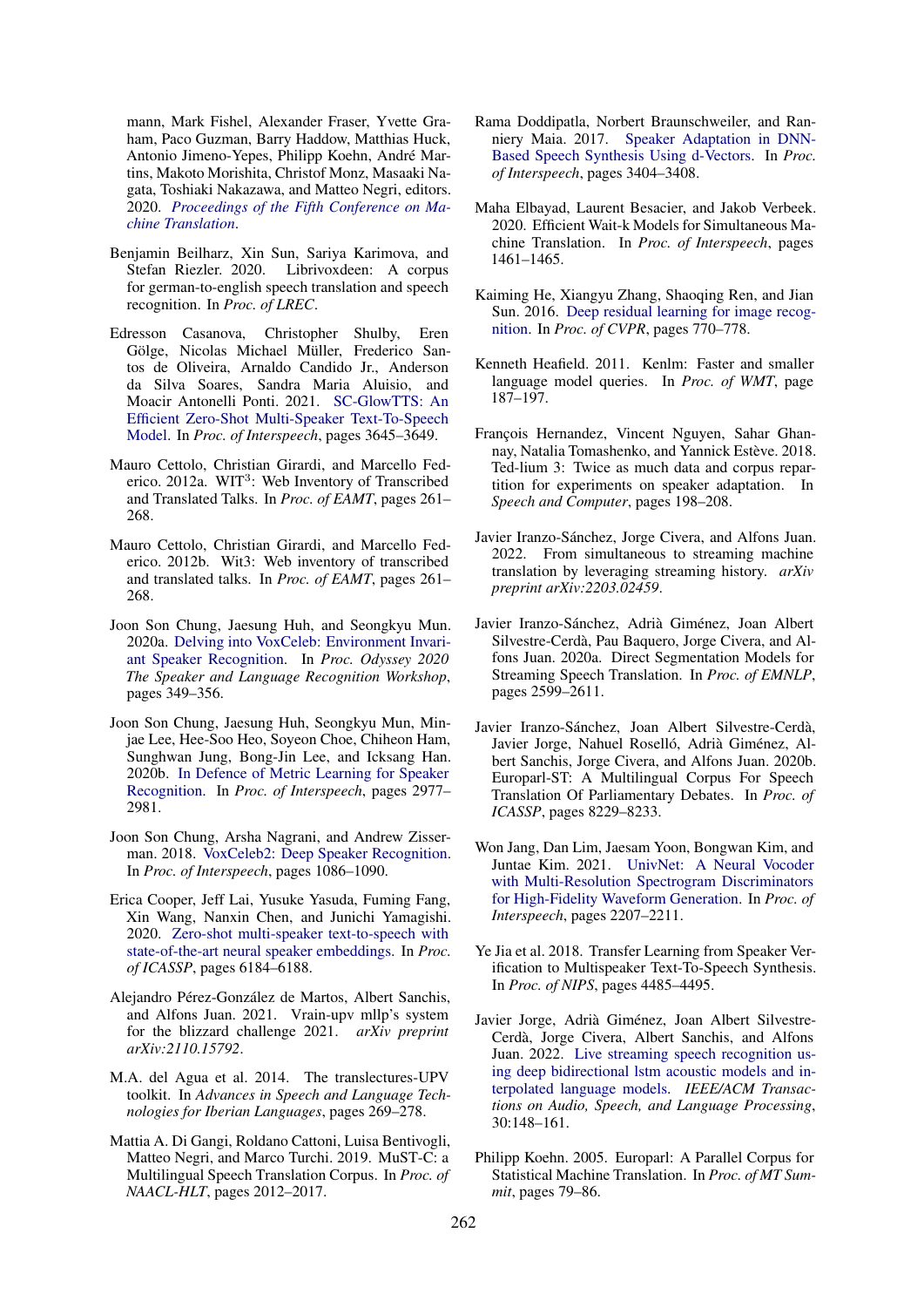- <span id="page-8-4"></span>Taku Kudo and John Richardson. 2018. Sentencepiece: A simple and language independent subword tokenizer and detokenizer for neural text processing. In *Proc. of EMNLP: System Demonstrations*, pages 66– 71.
- <span id="page-8-3"></span>Pierre Lison and Jörg Tiedemann. 2016. OpenSubtitles2016: Extracting large parallel corpora from movie and TV subtitles. In *Proc. of LREC*, pages 923–929.
- <span id="page-8-5"></span>Yanqing Liu, Zhihang Xu, Gang Wang, Kuan Chen, Bohan Li, Xu Tan, Jinzhu Li, Lei He, and Sheng Zhao. 2021. Delightfultts: The microsoft speech synthesis system for blizzard challenge 2021. *arXiv preprint arXiv:2110.12612*.
- Mingbo Ma, Liang Huang, Hao Xiong, Renjie Zheng, Kaibo Liu, Baigong Zheng, Chuanqiang Zhang, Zhongjun He, Hairong Liu, Xing Li, Hua Wu, and Haifeng Wang. 2019. STACL: Simultaneous translation with implicit anticipation and controllable latency using prefix-to-prefix framework. In *Proc. of ACL*, pages 3025–3036. ACL.
- <span id="page-8-2"></span><span id="page-8-1"></span>Masanori Morise, Hideki Kawahara, and Haruhiro Katayose. 2009. Fast and reliable f0 estimation method based on the period extraction of vocal fold vibration of singing voice and speech. In *Audio Engineering Society Conference: 35th International Conference: Audio for Games*. Audio Engineering Society.
- <span id="page-8-6"></span><span id="page-8-0"></span>Masanori MORISE, Fumiya YOKOMORI, and Kenji OZAWA. 2016. World: A vocoder-based highquality speech synthesis system for real-time applications. *IEICE Transactions on Information and Systems*, E99.D(7):1877–1884.

Mozilla. 2022. Commonvoice 6.1.

- Myle Ott, Sergey Edunov, Alexei Baevski, Angela Fan, Sam Gross, Nathan Ng, David Grangier, and Michael Auli. 2019. fairseq: A fast, extensible toolkit for sequence modeling. In *Proc. of NAACL-HLT*, pages 48–53.
- V. Panayotov et al. 2015. Librispeech: an ASR corpus based on public domain audio books. In *Proc. of ICASSP*, pages 5206–5210.
- Kishore Papineni, Salim Roukos, Todd Ward, and Wei-Jing Zhu. 2002. Bleu: a Method for Automatic Evaluation of Machine Translation. In *Proc. of ACL*, pages 311–318.
- Gema Ramírez-Sánchez, Jaume Zaragoza-Bernabeu, Marta Bañón, and Sergio Ortiz Rojas. 2020. Bifixer and bicleaner: two open-source tools to clean your parallel data. In *Proc. of EAMT*, pages 291–298.
- Yi Ren, Chenxu Hu, Xu Tan, Tao Qin, Sheng Zhao, Zhou Zhao, and Tie-Yan Liu. 2021. Fastspeech 2: Fast and high-quality end-to-end text to speech. In *Proc. of ICLR*.
- Ramon Sanabria, Ozan Caglayan, Shruti Palaskar, Desmond Elliott, Loïc Barrault, Lucia Specia, and Florian Metze. 2018. How2: a large-scale dataset for multimodal language understanding. In *Proceedings of the Workshop on Visually Grounded Interaction and Language (ViGIL)*. NeurIPS.
- Holger Schwenk, Vishrav Chaudhary, Shuo Sun, Hongyu Gong, and Francisco Guzmán. 2021. Wiki-Matrix: Mining 135M parallel sentences in 1620 language pairs from Wikipedia. In *Proc. of EACL*, pages 1351–1361.
- Jiaqi Su, Zeyu Jin, and A. Finkelstein. 2020. Hifi-gan: High-fidelity denoising and dereverberation based on speech deep features in adversarial networks. In *Proc. of Interspeech*.
- Jörg Tiedemann. 2012. Parallel data, tools and interfaces in opus. In *Proc. of LREC*.
- Ashish Vaswani, Noam Shazeer, Niki Parmar, Jakob Uszkoreit, Llion Jones, Aidan N. Gomez, Lukasz Kaiser, and Illia Polosukhin. 2017. Attention is all you need. In *Proc. of NIPS*, pages 5998–6008.
- Zhou Wang, Alan Bovik, Hamid Sheikh, and Eero Simoncelli. 2004. Image quality assessment: From error visibility to structural similarity. *Image Processing, IEEE Transactions on*, 13:600 – 612.
- Weidi Xie, Arsha Nagrani, Joon Son Chung, and Andrew Zisserman. 2019. Utterance-level aggregation for speaker recognition in the wild. In *Proc. of ICASSP*, pages 5791–5795.
- Geng Yang et al. 2020. Multi-band MelGAN: Faster Waveform Generation for High-Quality Text-to-Speech. *arXiv preprint arXiv:2005.05106*.
- Chengqi Zhao, Zhicheng Liu, Jian Tong, Tao Wang, Mingxuan Wang, Rong Ye, Qianqian Dong, Jun Cao, and Lei Li. 2021. The volctrans neural speech translation system for IWSLT 2021. In *Proc. of IWSLT*, pages 64–74.
- Renjie Zheng, Mingbo Ma, Baigong Zheng, and Liang Huang. 2019. Speculative beam search for simultaneous translation. In *Proc. of EMNLP-IJCNLP*, pages 1395–1402.
- Michał Ziemski, Marcin Junczys-Dowmunt, and Bruno Pouliquen. 2016. The united nations parallel corpus v1. 0. In *Proc. of LREC*, pages 3530–3534.
- Adrian Łańcucki. 2020. Fastpitch: Parallel textto-speech with pitch prediction. *arXiv preprint arXiv:2006.06873*.